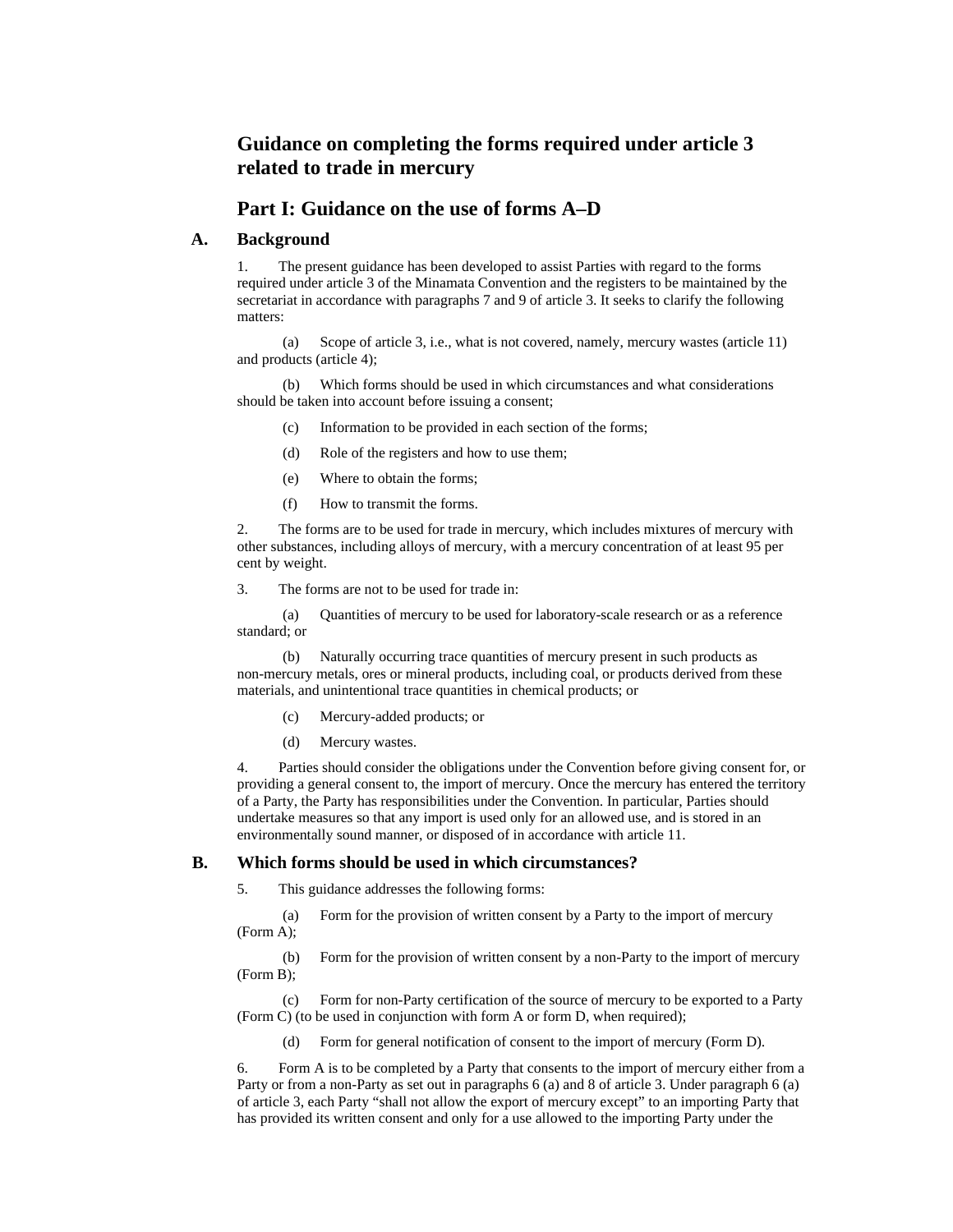Convention or for environmentally sound interim storage as set out in article 10. Under paragraph 8 of article 3, each Party "shall not allow the import of mercury from a non-Party to whom it will provide its written consent unless the non-Party has provided certification that the mercury is not from sources identified as not allowed under paragraph 3 or paragraph 5 (b)" of article 3. In both of these circumstances, form A may be used to provide the written consent for the importation of mercury. Form A is not necessary in cases where the importing Party has provided a general notification of consent in accordance with paragraph 7 of article 3.

7. Form B is to be used by a non-Party to provide to the exporting Party its written consent to the import of mercury, as set out in paragraph 6 (b) of article 3. The form must be accompanied by a certification demonstrating that the non-Party has measures in place to ensure the protection of human health and the environment and to ensure its compliance with the provisions of articles 10 and 11; and that such mercury will be used only for a use allowed1 to a Party under the Convention or for environmentally sound storage as set out in article 10 of the Convention. Form B is not needed when a non-party has submitted a general consent notification.

8. Form C is to be used by a non-Party from which mercury is exported to a Party to certify that the mercury is not from sources identified as not allowed under paragraph 3 or paragraph 5 (b) of article 3 of the Convention. Paragraph 3 refers to mercury sourced from primary mercury mining and paragraph 5 (b) refers to measures to be taken by a Party when it determines that excess mercury from the decommissioning of chlor-alkali facilities is available to ensure that such mercury is disposed of in accordance with the guidelines for environmentally sound management referred to in paragraph 3 (a) of article 11, using operations that do not lead to recovery, recycling, reclamation, direct reuse or alternative uses. This form does not need to be used if the importing party has chosen to apply paragraph 9 of article 3.

9. Form D is to be used by importing Parties or non-Parties who prefer, in accordance with paragraph 7 of article 3, to provide a general notification to the secretariat in lieu of the written consent to the exporting Party required under paragraph 6 of article 3. The general notification must set out any terms and conditions under which the importing Party or non-Party provides its consent and may be revoked at any time by the Party or non-Party submitting it. The secretariat is to keep a public register of all such notifications.

#### **C. What information is to be provided in each section?**

10. The forms have been laid out to be, as far as possible, self-explanatory in terms of the information to be supplied in each section; they also provide guidance regarding the information to be provided. The forms are set out in appendices A–D of the present guidance. The guidance is presented in a format that is intended to facilitate the completion of electronic and online versions of forms A–D.

# **D. Role of the registers and how to use them**

-

11. Two registers are established under article 3. The first is the public register of all general notifications submitted to the secretariat by importing Parties or non-Parties as the written consent required by paragraph 6 of article 3. The second is the public register of notifications provided by Parties who, having submitted general notifications of consent under paragraph 7 of article 3, have decided not to apply paragraph 8 of the article.

12. The register of general notifications is made publically available by the secretariat to allow exporting Parties to consult it prior to initiating exports of mercury. It will also allow an exporting Party to determine any terms and conditions that an importing Party or non-Party applies in granting its consent to import. As the notification serves as the written consent required by paragraph 6 of article 3, the inclusion of a Party or non-Party on the register means

<sup>&</sup>lt;sup>1</sup> Paragraph (k) of article 2 of the Convention defines "use allowed" as "any use by a Party of mercury or mercury compounds consistent with this Convention, including, but not limited to, uses consistent with Articles 3, 4, 5, 6 and 7."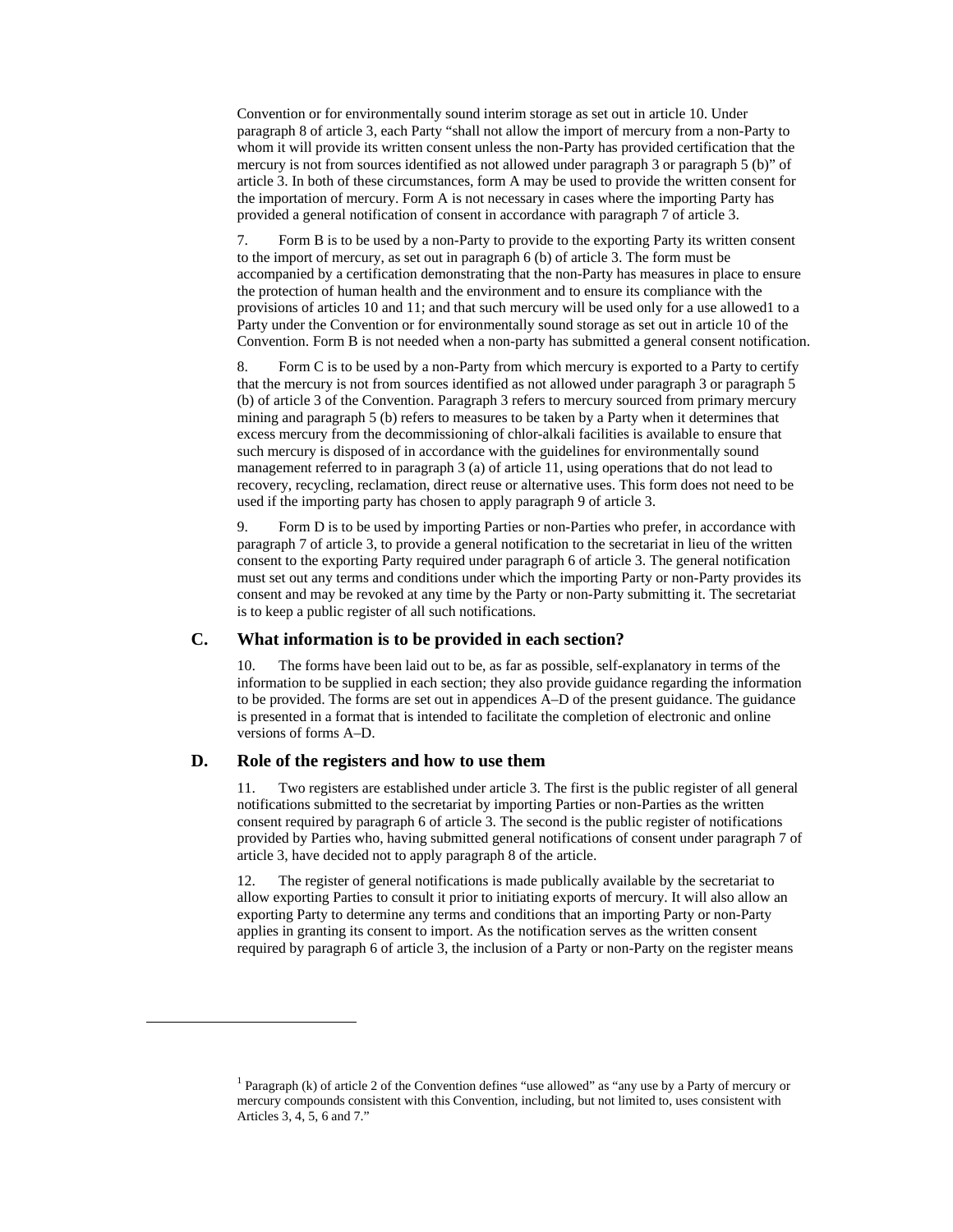that the exporting Party need not seek separate written consent for a specific import and may instead rely on the general consent indicated in the register, subject to any terms and conditions set by the importing country.

13. The register of notifications by Parties that have decided not to apply paragraph 8 may be consulted by a non-Party. The use of Form C is not required for export from a non-Party to Parties listed in this register.

## **E. Where to obtain the forms**

14. The forms are available on the Minamata Convention website (www.mercuryconvention.org). In addition, copies of the forms will be sent electronically to all Parties through the national focal points designated under article 17 of the Convention. Should the forms be amended or updated, the new forms will also be provided to the national focal points. They will also be available upon request to the secretariat.

## **F. How to transmit the forms**

15. The forms providing consent to import (Forms A and B), and the form providing non-Party certification of the sources of mercury to be exported to a Party (Form C), are to be transmitted directly between Parties, using the contact information of the concerned Parties' national focal points. It is recommended that the Parties concerned provide the secretariat with copies of these forms.

16. In accordance with paragraph 7 of article 3, the form for providing general notification of consent to the import of mercury (Form D) is to be provided to the secretariat.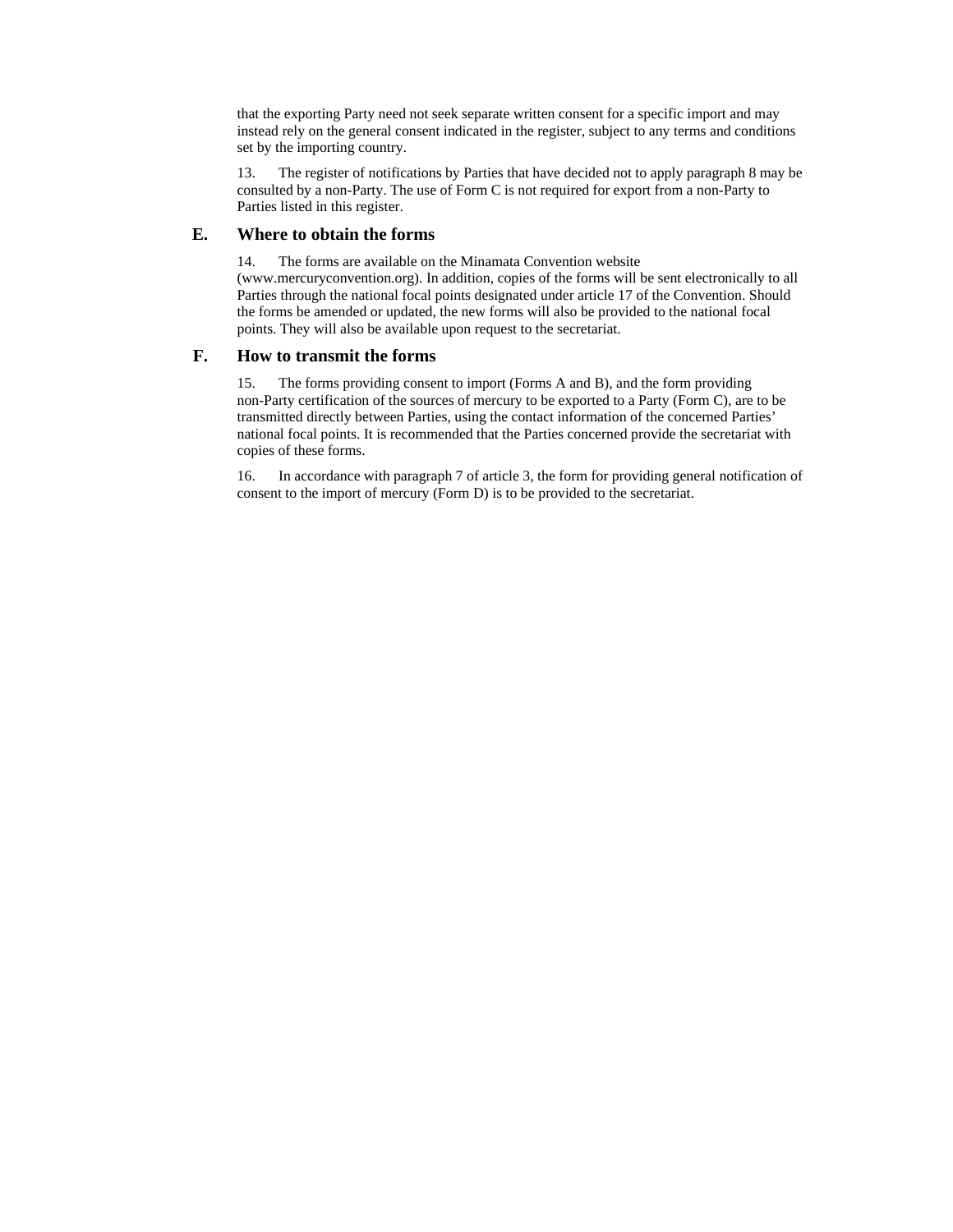# **Appendix A**

# **FORM A**

#### *Form for the provision of written consent by a Party to the import of mercury*

**(***This form is not required by the Convention in cases where the importing Party has provided a general notification of consent in accordance with article 3, paragraph 7***)** 

*Section A: Contact information to be provided by the importing Party* 

*Name of Party*:

*Name of designated national focal point:* 

*Address:* 

*Tel:* 

*Fax:* 

*E-mail:* 

# *Section B: Contact information to be provided by the exporting Party or non-Party*

*Name of Party or non-Party:* 

*Name of designated national focal point or responsible government official:* 

*Address:* 

*Tel: Fax:* 

*E-mail:* 

# **Guidance for sections A and B**

For a Party, the contact is the national focal point designated in accordance with article 17. A Party may in some cases have a specific contact for purposes of trade in mercury. In both of these cases the contact information would be made publicly available by the Secretariat. If neither of the above is in place, communication will be effected through the Party's ministry of foreign affairs, for instance through its permanent mission in Geneva.

In the case of non-Parties, it is their responsibility to determine who their responsible government officials will be.

#### *Section C: Shipment information to be provided by the exporting country*

*Please indicate the approximate total quantity of mercury to be shipped:* 

*Please indicate the approximate date of shipment:* 

*Please indicate if the mercury is from primary mercury mining:* 

*Please indicate if the mercury has been determined by the exporting Party to be excess mercury from the decommissioning of chlor-alkali facilities:* 

(If the exporting country is a non-Party, the importing Party shall also request that Form C be completed.)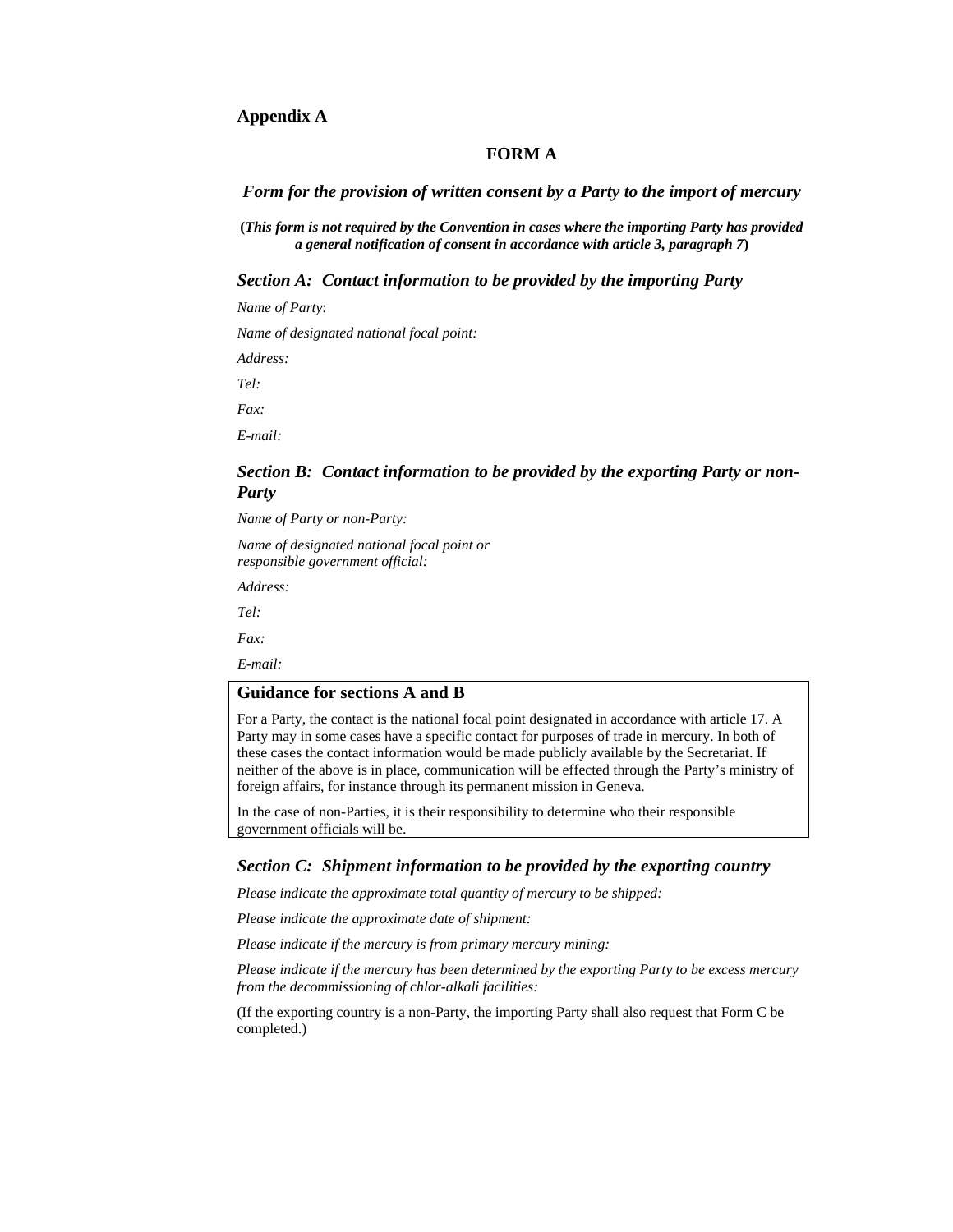Information regarding the approximate total quantity of mercury to be shipped allows the importing country to make an informed decision about any shipment to which it is consenting, while the approximate date of shipping assists in any effort to track the shipment that the country may wish to undertake.

If the mercury is sourced from primary mercury mining it may not be used for artisanal and small-scale gold mining but it may be used, for a limited time as set out in paragraph 4 of article 3, for the manufacturing of mercury-added products in accordance with article 4 or in manufacturing processes in accordance with article 5. It may also be disposed of in accordance with article 11 using operations that do not lead to recovery, recycling, reclamation, direct reuse or alternative uses.

If the mercury has been determined by the exporting Party to be excess mercury from the decommissioning of chlor-alkali facilities the Party is to take measures to ensure that it is disposed of in accordance with the guidelines for environmentally sound management referred to in paragraph 3 (a) of article 11, using operations that do not lead to recovery, recycling, reclamation, direct reuse or alternative uses.

If the mercury is to be disposed of, the procedures for transboundary movements of waste set out in article 11 (3) (c) of the Convention shall be followed. In such cases this form cannot be used.

When the exporting country is a non-Party, the importing Party shall not allow shipment where the mercury originates from one of these two sources, unless it has applied paragraph 9 of article 3.

# *Section D: Information to be provided by the importing Party*

*What is the purpose of the import of the mercury? Please select YES or NO:* 

*i. Environmentally sound interim storage in accordance with article 10: YES NO* 

*If yes, please specify the intended use if known.* 

*\_\_\_\_\_\_\_\_\_\_\_\_\_\_\_\_\_\_\_\_\_\_\_\_\_\_\_\_\_\_\_\_\_\_\_\_\_\_\_\_\_\_\_\_\_\_\_\_\_\_* 

*\_\_\_\_\_\_\_\_\_\_\_\_\_\_\_\_\_\_\_\_\_\_\_\_\_\_\_\_\_\_\_\_\_\_\_\_\_\_\_\_\_\_\_\_\_\_\_\_\_\_* 

*ii. Use allowed to a Party under the Convention: YES NO If yes please specify additional details about the intended use of the mercury.* 

*\_\_\_\_\_\_\_\_\_\_\_\_\_\_\_\_\_\_\_\_\_\_\_\_\_\_\_\_\_\_\_\_\_\_\_\_\_\_\_\_\_\_\_\_\_\_\_\_\_\_\_\_\_\_\_\_\_\_\_\_\_\_\_\_\_\_\_\_\_\_\_\_\_\_\_\_\_ \_\_\_\_\_\_\_\_\_\_\_\_\_\_\_\_\_\_\_\_\_\_\_\_\_\_\_\_\_\_\_\_\_\_\_\_\_\_\_\_\_\_\_\_\_\_\_\_\_\_\_\_\_\_\_\_\_\_\_\_\_\_\_\_\_\_\_\_\_\_\_\_\_\_\_\_\_*

*\_\_\_\_\_\_\_\_\_\_\_\_\_\_\_\_\_\_\_\_\_\_\_\_\_\_\_\_\_\_\_\_\_\_\_\_\_\_\_\_\_\_\_\_\_\_\_\_\_\_\_\_\_\_\_\_\_\_\_\_\_\_\_\_\_\_\_\_\_\_\_\_\_\_\_\_\_ \_\_\_\_\_\_\_\_\_\_\_\_\_\_\_\_\_\_\_\_\_\_\_\_\_\_\_\_\_\_\_\_\_\_\_\_\_\_\_\_\_\_\_\_\_\_\_\_\_\_\_\_\_\_\_\_\_\_\_\_\_\_\_\_\_\_\_\_\_\_\_\_\_\_\_\_\_*

# **Guidance**

This information is to state the purpose of the import of mercury, in accordance with paragraph 6 (a) of article 3. An indication is to be given as to whether the imported mercury is intended for environmentally sound interim storage in accordance with article 10 or whether it is intended for a use allowed to a Party under the convention. If the mercury is intended for interim storage, information on the intended use, if known, is to be provided. If the response to these questions is 'yes', then the importing Party is asked to provide further details on the intended use. Please note that the source of the mercury may restrict the use allowed for the mercury under paragraph 4 and paragraph 5 (b) of article 3 (see guidance box under Section C).

Before issuing consent, Parties are to determine whether appropriate arrangements are in place in accordance with the Convention.

*Section E: Shipping information, as appropriate*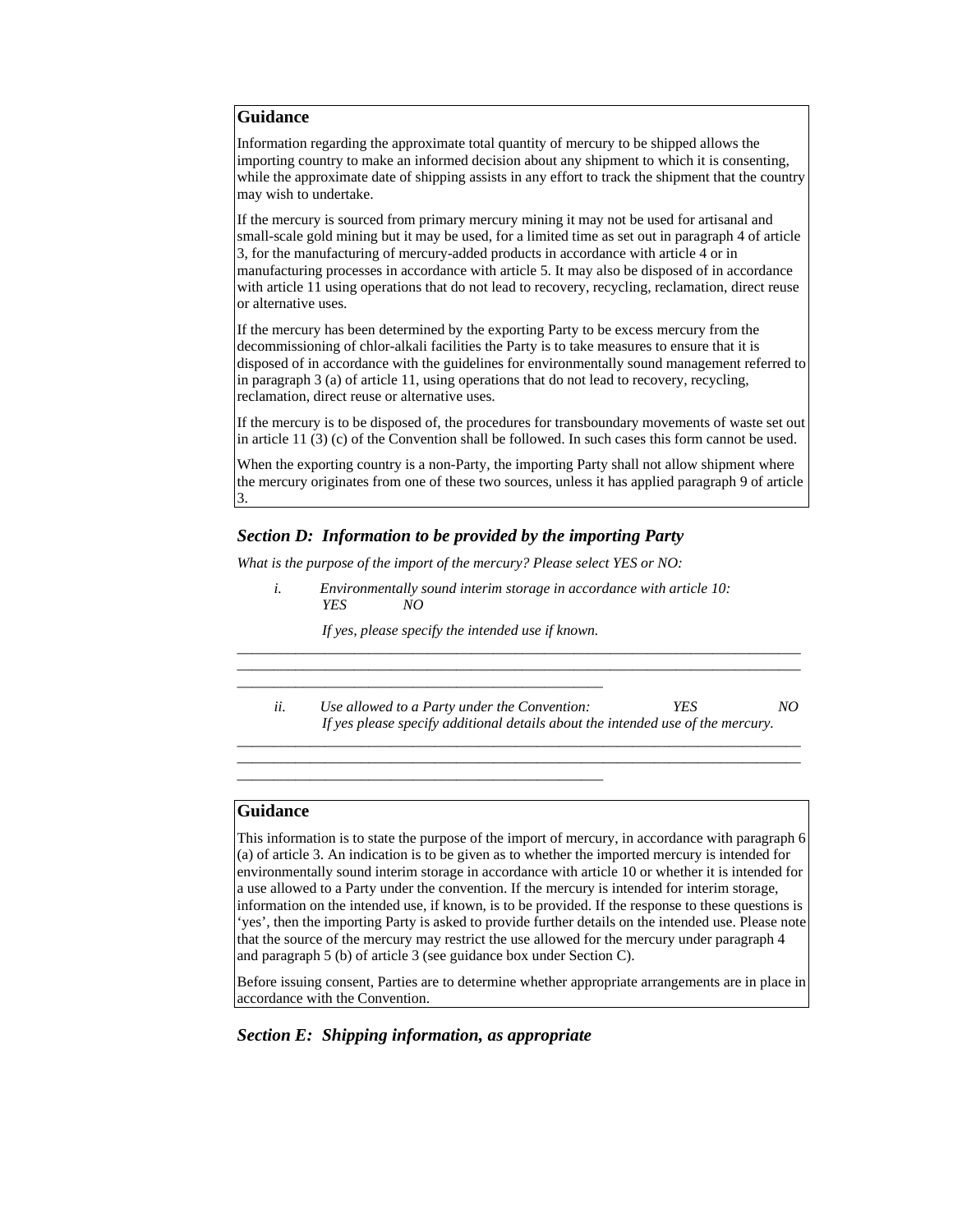*Importer Name of business: Address: Tel: Fax: E-mail: Exporter Name of business: Address: Tel: Fax: E-mail:* 

# **Guidance**

Shipping information should include details of both the importer and the exporter, including for each the name of the business and address, telephone, fax and e-mail contact information. This provides information to the focal point or responsible government official as to who may be contacted should there be any queries in relation to any shipment and also allows follow-up at the national level with regard to the shipment.

## *Section F: Indication of consent by the importing Party*

*Has consent been granted? Please select GRANTED or DENIED:* 

*GRANTED DENIED* 

*Please use the space below to indicate any conditions, additional details or relevant information. \_\_\_\_\_\_\_\_\_\_\_\_\_\_\_\_\_\_\_\_\_\_\_\_\_\_\_\_\_\_\_\_\_\_\_\_\_\_\_\_\_\_\_\_\_\_\_\_\_\_\_\_\_\_\_\_\_\_\_\_\_\_\_\_\_\_\_\_\_\_\_\_\_\_\_\_\_*

*\_\_\_\_\_\_\_\_\_\_\_\_\_\_\_\_\_\_\_\_\_\_\_\_\_\_\_\_\_\_\_\_\_\_\_\_\_\_\_\_\_\_\_\_\_\_\_\_\_\_\_\_\_\_\_\_\_\_\_\_\_\_\_\_\_\_\_\_\_\_\_\_\_\_\_\_\_*

*Signature of importing party designated national focal point and date* 

 *Name:* 

*\_\_\_\_\_\_\_\_\_\_* 

 *Title:* 

 *Signature:* 

 *Date:* 

## **Guidance**

This should be the contact point as indicated in section A of this form.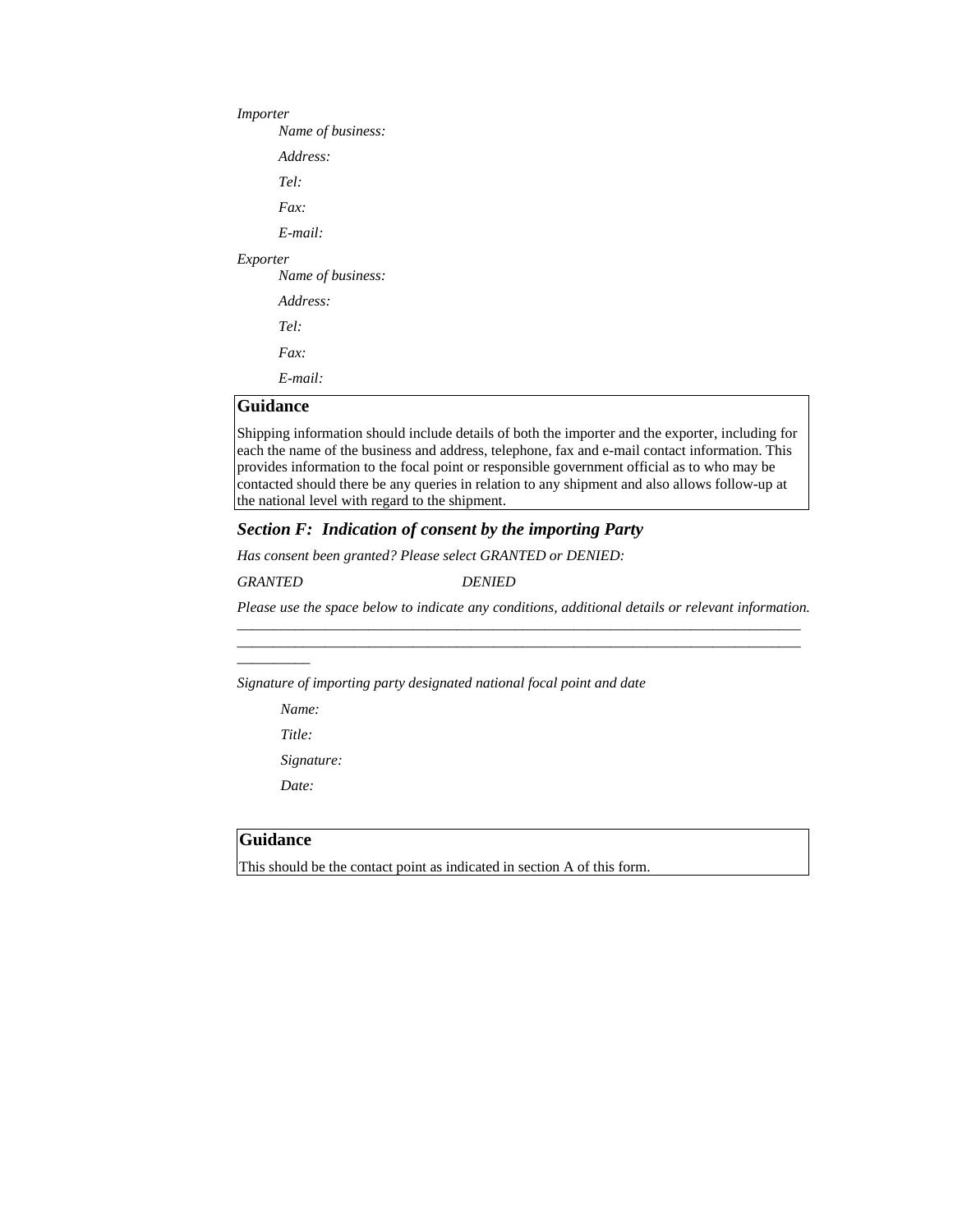# **Appendix B**

#### *FORM B*

# *Form for the provision of written consent by a non-party to the import of mercury*

*(This form is not required by the Convention in cases where the importing non-party has provided a general notification of consent in accordance with article 3, paragraph 7)* 

### *Section A: Contact information to be provided by the party to the Convention*

*Name of party:* 

*Name of designated national focal point:* 

*Address:* 

*Tel:* 

*Fax:* 

*E-mail:* 

# **Guidance**

For a party, the contact is the national focal point designated as per article 17. A party may in some cases have a specific contact for purposes of trade in mercury. In both of these cases the contact information would be made publicly available by the secretariat. If neither of the above is in place, communication will be effected through the Ministry of Foreign Affairs, for instance through its Permanent Mission in Geneva.

## *Section B: Contact information to be provided by the non-party*

*Name of country:* 

*Name and agency of government official:* 

*Address:* 

*Tel:* 

*Fax:* 

*Email:* 

# **Guidance**

In the case of non-parties, it is their responsibility to determine who their responsible government officials will be.

## *Section C: Shipment information to be provided by the exporting party*

*Please indicate the approximate total quantity of mercury to be shipped:* 

*Please indicate the approximate date of shipment:* 

*Please indicate if the mercury is from primary mercury mining:* 

*Please indicate if the mercury has been determined by the exporting party to be excess mercury from the decommissioning of chlor-alkali facilities:*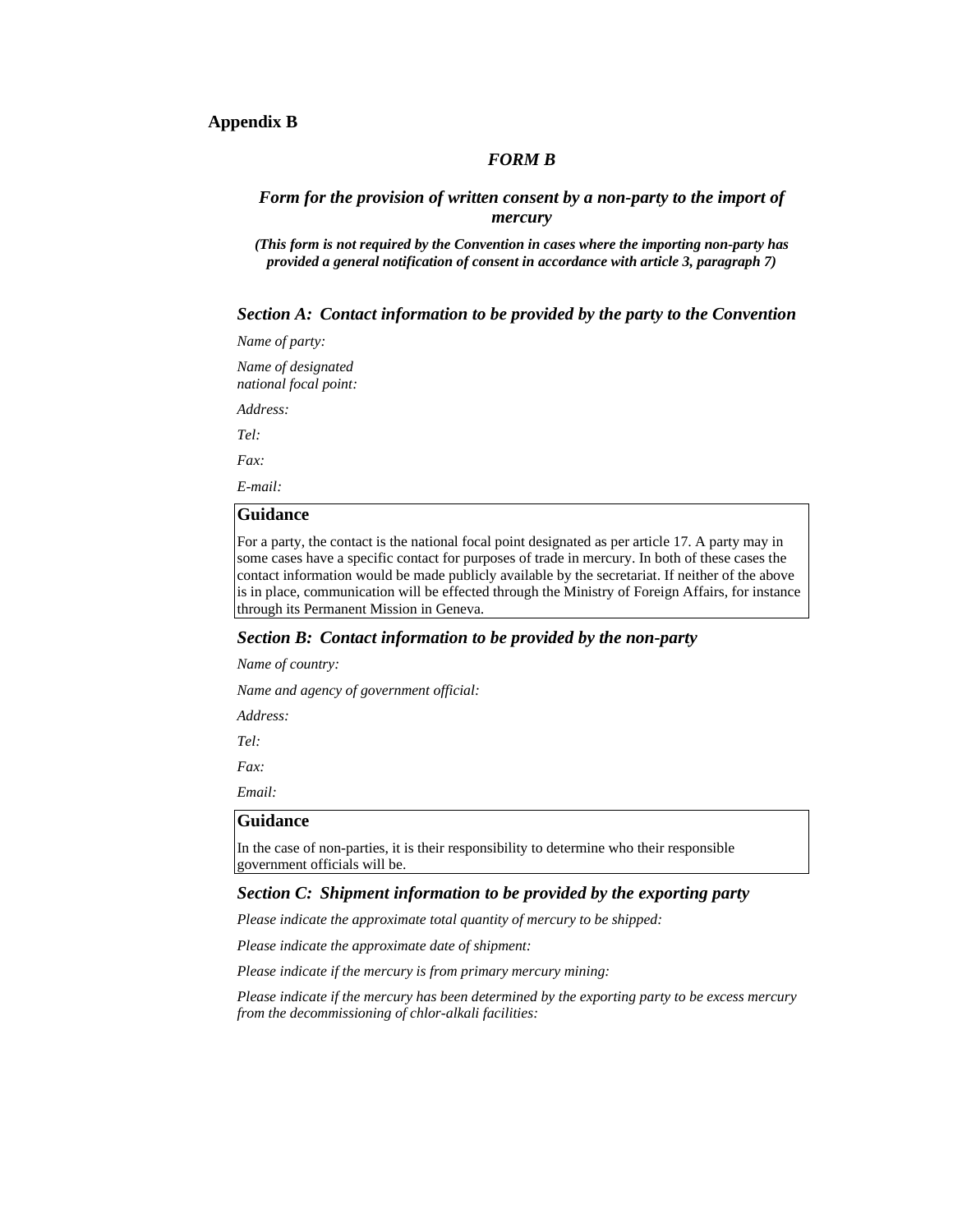Information regarding the approximate total quantity of mercury to be shipped allows the importing country to make an informed decision about any shipment to which it is consenting, while the approximate date of shipping assists in any effort to track the shipment that the country may wish to undertake.

If the mercury is sourced from primary mercury mining it may not be used for artisanal and small-scale gold mining but it may be used, for a limited time as set out in paragraph 4 of article 3, for the manufacturing of mercury-added products in accordance with article 4 or in manufacturing processes in accordance with article 5. It may also be disposed of in accordance with article 11 using operations that do not lead to recovery, recycling, reclamation, direct reuse or alternative uses.

If the mercury has been determined by the exporting Party to be excess mercury from the decommissioning of chlor-alkali facilities the Party is to take measures to ensure that it is disposed of in accordance with the guidelines for environmentally sound management referred to in paragraph 3 (a) of article 11, using operations that do not lead to recovery, recycling, reclamation, direct reuse or alternative uses.

If the mercury is to be disposed of, the procedures for transboundary movements of waste set out in article 11 (3) (c) of the Convention shall be followed. In such cases this form cannot be used.

# *Section D: Certification and information to be provided by an importing non-Party*

*Article 3, paragraph 6 (b) (i), requires certification by an importing non-Party that it has measures in place to ensure the protection of human health and the environment and to ensure compliance with articles 10 and 11 of the Convention.* 

*Does your country have such measures in place? Please select YES or NO.* 

#### *YES NO*

*If yes, please provide appropriate documentation demonstrating such measures. Such documentation may include procedures, legislation, regulations or other measures at the national level and shall provide sufficient detail to demonstrate the effectiveness of such measures.* 

*In addition, mercury may only be exported by a Party to a non-Party for a use allowed to a Party under the Convention or for environmentally sound interim storage, as set out in article 10 of the Convention.* 

*What is the purpose of the import of the mercury? Please select YES or NO:* 

*i. Environmentally sound interim storage in accordance with article 10: YES NO* 

*If yes, please specify the intended use if known*.

*\_\_\_\_\_\_\_\_\_\_\_\_\_\_\_\_\_\_\_\_\_\_\_\_\_\_\_\_\_\_\_\_\_\_\_\_\_\_\_\_\_\_\_\_\_\_\_\_\_\_*

\_\_\_\_\_\_\_\_\_\_\_\_\_\_\_\_\_\_\_\_\_\_\_\_\_\_\_\_\_\_\_\_\_\_\_\_\_\_\_\_\_\_\_\_\_\_\_\_\_\_\_\_\_\_

*ii. Use allowed to a Party under the Convention: YES NO If yes, please specify additional details about the intended use of the mercury.* 

\_\_\_\_\_\_\_\_\_\_\_\_\_\_\_\_\_\_\_\_\_\_\_\_\_\_\_\_\_\_\_\_\_\_\_\_\_\_\_\_\_\_\_\_\_\_\_\_\_\_\_\_\_\_\_\_\_\_\_\_\_\_\_\_\_\_\_\_\_\_\_\_\_\_\_\_\_ \_\_\_\_\_\_\_\_\_\_\_\_\_\_\_\_\_\_\_\_\_\_\_\_\_\_\_\_\_\_\_\_\_\_\_\_\_\_\_\_\_\_\_\_\_\_\_\_\_\_\_\_\_\_\_\_\_\_\_\_\_\_\_\_\_\_\_\_\_\_\_\_\_\_\_\_\_

*\_\_\_\_\_\_\_\_\_\_\_\_\_\_\_\_\_\_\_\_\_\_\_\_\_\_\_\_\_\_\_\_\_\_\_\_\_\_\_\_\_\_\_\_\_\_\_\_\_\_\_\_\_\_\_\_\_\_\_\_\_\_\_\_\_\_\_\_\_\_\_\_\_\_\_\_\_ \_\_\_\_\_\_\_\_\_\_\_\_\_\_\_\_\_\_\_\_\_\_\_\_\_\_\_\_\_\_\_\_\_\_\_\_\_\_\_\_\_\_\_\_\_\_\_\_\_\_\_\_\_\_\_\_\_\_\_\_\_\_\_\_\_\_\_\_\_\_\_\_\_\_\_\_\_*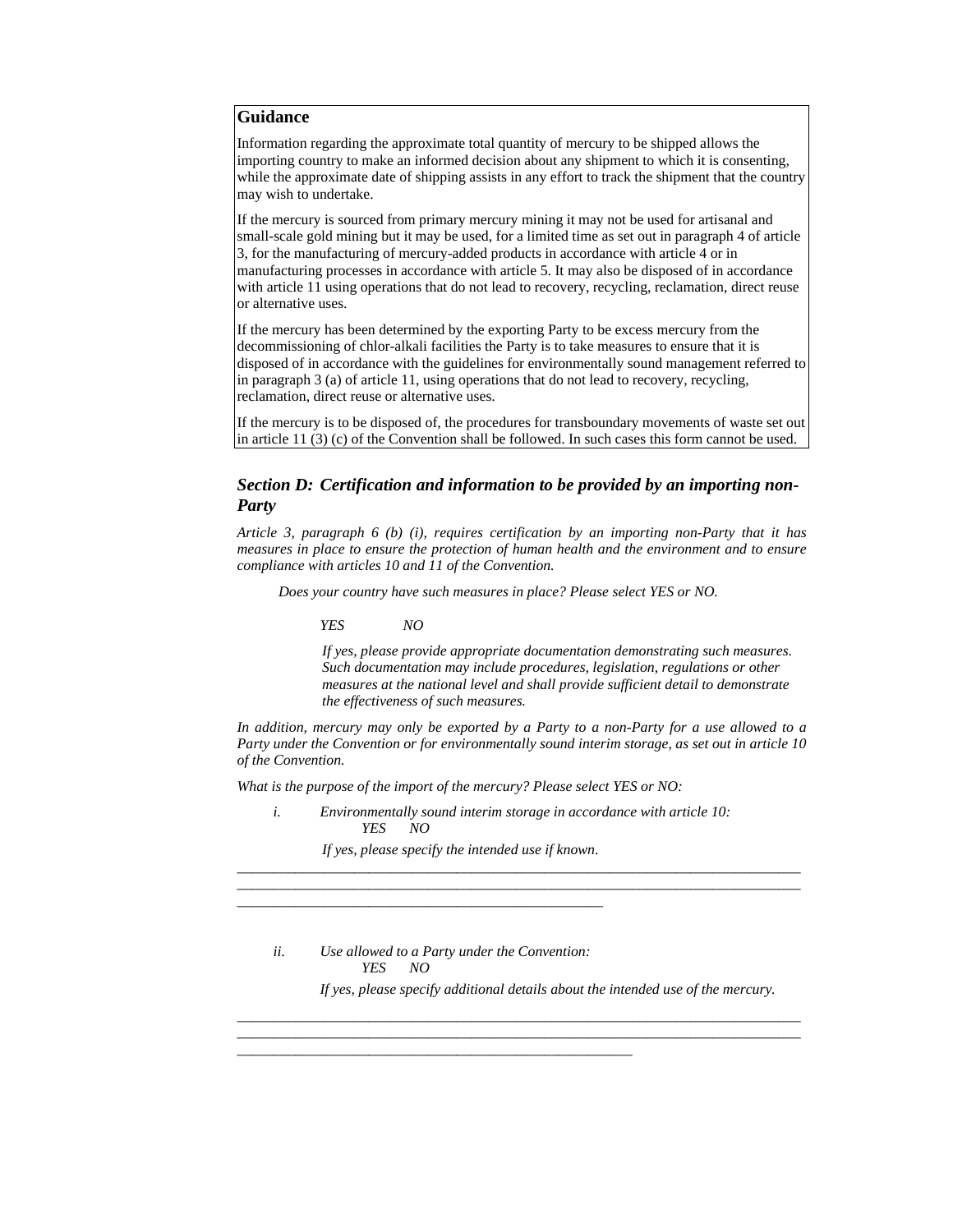The information to be provided by the importing non-Party on the use of the mercury to be imported is specified in paragraph 6 (b) of article 3. The first question above relates to paragraph 6 (b) (i), which requires an importing non-Party to provide certification that it has measures in place to ensure the protection of human health and the environment and to ensure compliance with articles 10 and 11 of the Convention. If such measures, including legislation, regulations or other measures, are in place, the non-Party is required to provide appropriate documentation demonstrating that such is the case. The documentation should provide sufficient details to demonstrate the effectiveness of the measures.

The second question above seeks information as to the purpose of the import of mercury, in accordance with paragraph 6 (b) (ii) of article 3, i.e., whether it is intended for environmentally sound interim storage in accordance with article 10 or whether it is intended for a use allowed to a Party under the convention. If the response is yes then the importing Party is asked to provide further details on the intended use. Please note that the source of the mercury may restrict the use allowed for the mercury under paragraph 4 and paragraph 5 (b) of article 3 (see guidance box for section C).

# *Section E: Shipping information, as appropriate*

#### *Importer*

 *Name of business: Address: Tel: Fax: E-mail: Exporter* 

> *Name of business: Address: Tel: Fax: E-mail:*

#### **Guidance**

Shipping information should include details of both the importer and the exporter, including the name of the business and address, telephone, fax and e-mail contact information. This provides information to the focal point or responsible government official as to who may be contacted should there be any queries in relation to the shipment and allows follow-up at the national level with regard to the shipment.

## *Section F: Indication of consent by the importing non-Party*

*Has consent been granted? Please select GRANTED or DENIED:* 

*\_\_\_\_\_\_\_\_\_\_*\_\_\_\_\_\_\_\_\_\_\_\_\_\_\_\_\_\_\_\_\_\_\_\_\_\_\_\_\_\_\_\_\_\_\_\_\_\_\_\_

*GRANTED DENIED* 

*Please use the space below to indicate any conditions, additional details or relevant information: \_\_\_\_\_\_\_\_\_\_\_\_\_\_\_\_\_\_\_\_\_\_\_\_\_\_\_\_\_\_\_\_\_\_\_\_\_\_\_\_\_\_\_\_\_\_\_\_\_\_\_\_\_\_\_\_\_\_\_\_\_\_\_\_\_\_\_\_\_\_\_\_\_\_\_\_\_*

*\_\_\_\_\_\_\_\_\_\_\_\_\_\_\_\_\_\_\_\_\_\_\_\_\_\_\_\_\_\_\_\_\_\_\_\_\_\_\_\_\_\_\_\_\_\_\_\_\_\_\_\_\_\_\_\_\_\_\_\_\_\_\_\_\_\_\_\_\_\_\_\_\_\_\_\_\_*

*Signature of importing non-Party responsible government official and date:* 

 *Name: Title: Signature: Date:*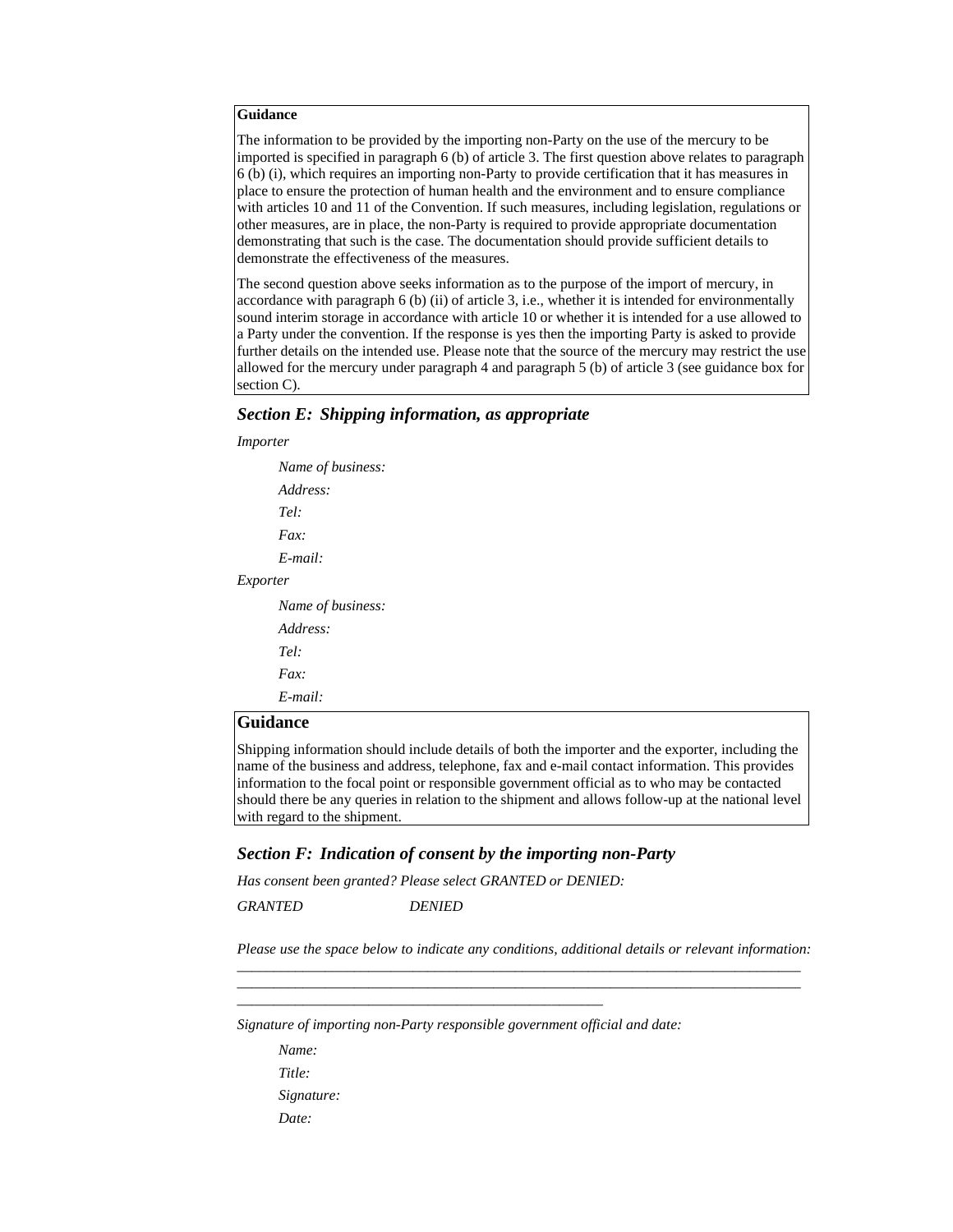It is the responsibility of each country to determine who will serve as its responsible government official. This should be the same contact point as indicated in section B of this form.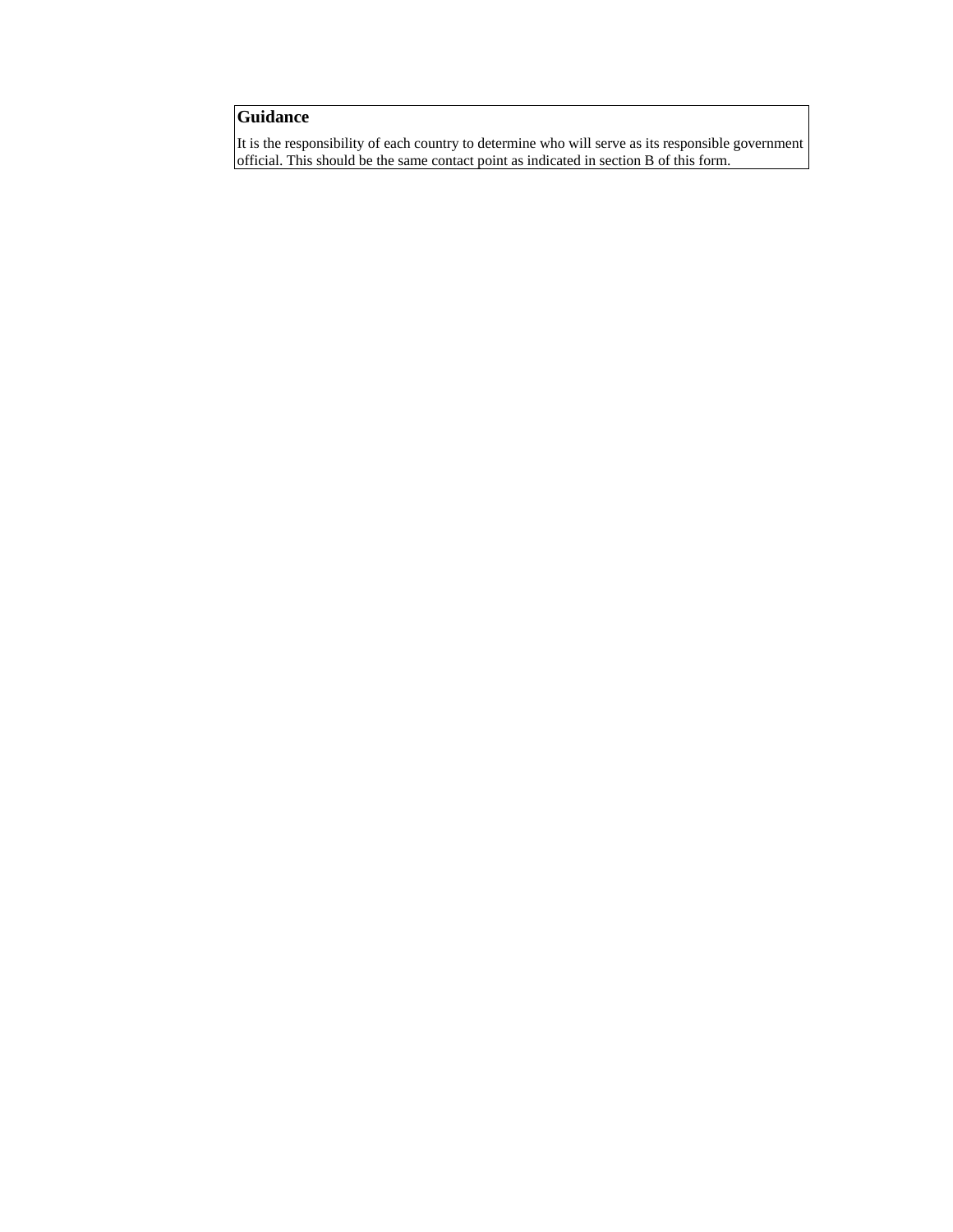#### *FORM C*

# *Form for non-Party certification of the source of mercury to be exported to a Party*

# *To be used in conjunction with form A or form D, when required*

*Article 3, paragraph 8, of the Convention provides that a Party shall not allow the import of mercury from a non-Party to whom it will provide its written consent unless the non-Party has provided certification that the mercury is not from sources identified as not allowed under paragraph 3 or paragraph 5 (b), i.e., that it is not from primary mercury mining or mercury determined by the exporting non-Party to be excess mercury from the decommissioning of chloralkali facilities.* 

#### *Section A: Shipment information to be provided by the exporting non-Party*

*Please indicate the approximate total quantity of mercury to be shipped:* 

*Please indicate the approximate date of shipment:* 

## **Guidance**

Information regarding the approximate total quantity of mercury to be shipped allows the importing country to make an informed decision about any shipments to which it is consenting, while the approximate date of shipping assists in any effort to track the shipment that the country may wish to undertake.

#### *Section B: Shipping information, as appropriate*

*Importer* 

 *Name of business: Address: Tel: Fax: E-mail: Exporter* 

 *Name of business:* 

 *Address:* 

 *Tel:* 

 *Fax:* 

 *E-mail:* 

# **Guidance**

Shipping information should include details of both the importer and the exporter, including the name of the business and address, telephone, fax and e-mail contact information. This provides information to the focal point or responsible government official as to who may be contacted should there be any queries in relation to the shipment, and also allows follow-up at the national level with regard to the shipment.

## *Section C: Certification*

*In accordance with article 3, paragraph 8, of the Convention, my Government certifies that the mercury included in the shipment described in this form is not:*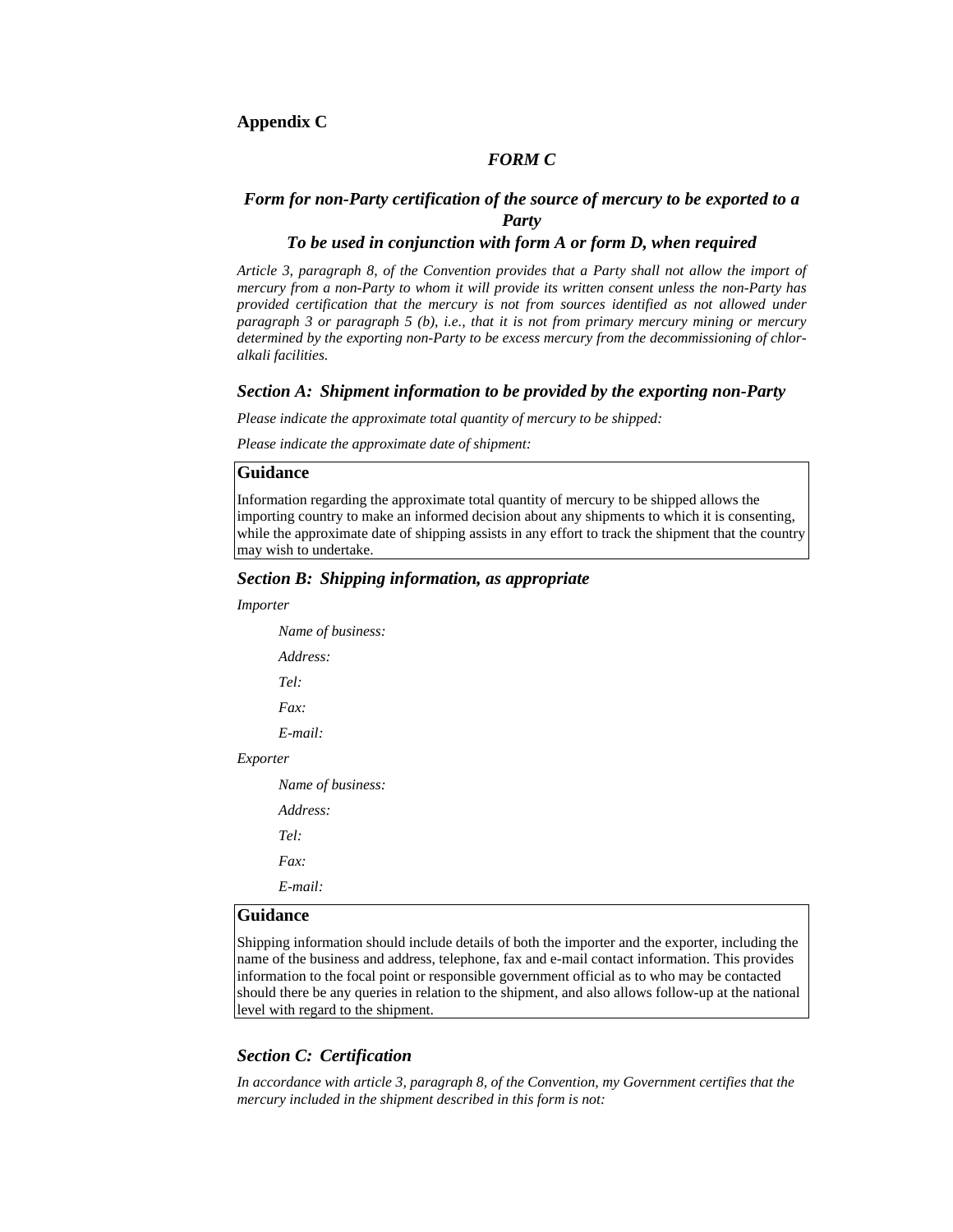- *(i) From primary mercury mining; or*
- *(ii) Mercury determined by the exporting non-Party to be excess mercury from the decommissioning of chlor-alkali facilities.*

*\_\_\_\_\_\_\_\_\_\_\_\_\_\_\_\_\_\_\_\_\_\_\_\_\_\_\_\_\_\_\_\_\_\_\_\_\_\_\_\_\_\_\_\_\_\_\_\_\_\_\_\_\_\_\_\_\_\_\_\_\_\_\_*\_\_\_\_\_\_\_\_\_\_\_\_\_\_ \_\_\_\_\_\_\_\_\_\_\_\_\_\_\_\_\_\_\_\_\_\_\_\_\_\_\_\_\_\_\_\_\_\_\_\_\_\_\_\_\_\_\_\_\_\_\_\_\_\_\_\_\_\_\_\_\_\_\_\_\_\_\_\_\_\_\_\_\_\_\_\_\_\_\_\_\_

*Supporting information* 

*Signature of responsible government official and date*

\_\_\_\_\_\_\_\_\_\_\_\_\_\_\_\_\_\_\_\_\_\_\_\_\_\_\_\_\_\_\_\_\_\_\_\_\_\_\_\_\_\_\_\_\_\_\_\_\_\_

*Name:* 

*Title:* 

*Signature:* 

*Date:* 

# **Guidance**

This section sets out the requirement for the Government of the exporting non-Party to provide certification that the mercury included in the shipment is not from sources identified as not allowed under paragraph 3 or paragraph 5 (b) of article 3, namely, primary mercury mining or mercury determined by the exporting non-Party to be excess mercury from the decommissioning of chlor-alkali facilities. It allows the exporting non-Party to provide supporting information in relation to the certification. The responsible government official must also sign and date the form. The form should be signed and certified by the same official who was identified in section B of Form A (contact information to be provided by the exporting non-Party).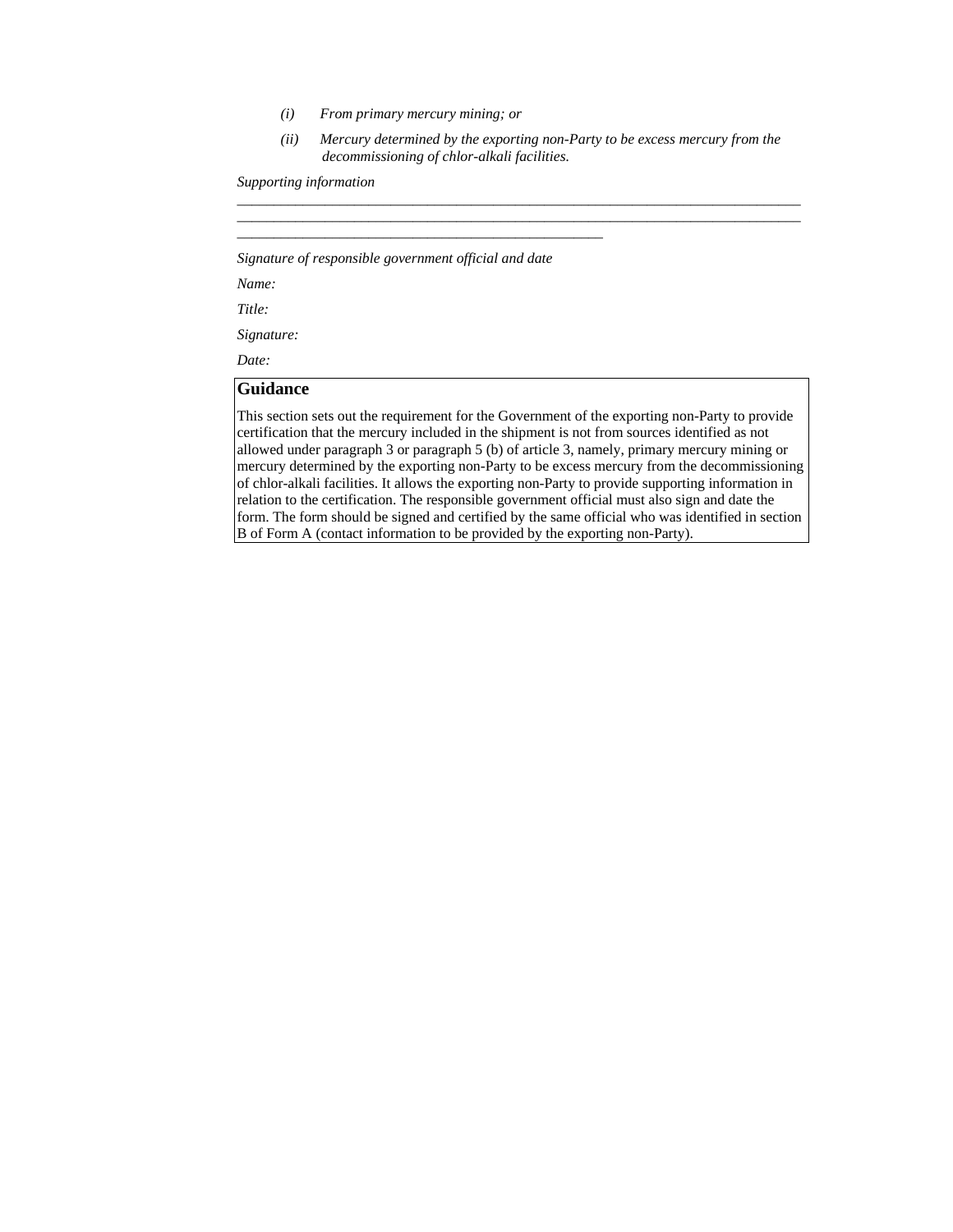# **Appendix D**

## *FORM D*

# *Form for general notification of consent to import mercury*

*Article 3, paragraph 7, of the Convention provides that an exporting Party may rely on a general notification to the secretariat by the importing Party or non-Party as the written consent required by paragraph 6 of article 3. Such general notification shall set out any terms and conditions under which the importing Party or non-Party provides its consent. The secretariat maintains a public register of all such notifications.* 

*A notification may be revoked at any time by the Party or non-Party. A Party or non-Party that revokes its notification should provide a written request to the secretariat to be removed from the public register of general notifications and indicate the effective date of the revocation.* 

*Parties are reminded that provision or acceptance of a general notification according to paragraph 7 of article 3 addresses only the requirement for written consent for each shipment of mercury. It does not absolve Parties of other obligations under the Convention, in particular under paragraphs 6 and 8 of article 3 (see form C).* 

#### *Section A: Contact information for general notifications of consent*

*Name of Party or non-Party:* 

*Name of designated national focal point or name of government agency and official:* 

*Address:* 

*Tel:* 

*Fax:* 

*E-mail:* 

#### **Guidance**

For a Party, the contact is usually the national focal point designated in accordance with article 17. In some cases, however, a Party may have a specific contact for purposes of trade in mercury. In both of these cases the contact information would be made publicly available by the Secretariat. If neither of the above is in place, communication will be effected through the Party's ministry of foreign affairs, for instance through its permanent mission in Geneva.

In the case of non-Parties, it is their responsibility to determine who their responsible government officials will be.

#### *Section B: General notification of consent*

*My Government hereby provides a general notification of consent to imports of mercury. An exporting Party may rely on this general notification as the written consent required by article 3, paragraph 6, of the Convention.* 

*\_\_\_\_\_\_\_\_\_\_\_\_\_\_\_\_\_\_\_\_\_\_\_\_\_\_\_\_\_\_\_\_\_\_\_\_\_\_\_\_\_\_\_\_\_\_\_\_\_\_\_\_\_\_\_\_\_\_\_\_\_\_\_\_\_\_\_\_\_\_\_\_\_\_\_\_\_ \_\_\_\_\_\_\_\_\_\_\_\_\_\_\_\_\_\_\_\_\_\_\_\_\_\_\_\_\_\_\_\_\_\_\_\_\_\_\_\_\_\_\_\_\_\_\_\_\_\_\_\_\_\_\_\_\_\_\_\_\_\_\_\_\_\_\_\_\_\_\_\_\_\_\_\_\_ \_\_\_\_\_\_\_\_\_\_*\_\_\_\_\_\_\_\_\_\_\_\_\_\_\_\_\_\_\_\_\_\_\_\_\_\_\_\_\_\_\_\_\_\_\_\_\_\_\_\_\_\_\_\_\_\_\_\_\_\_\_\_\_\_\_\_\_\_\_\_\_\_\_\_\_\_\_

# *Section C: Terms and conditions of general notification*

*Please use the space below to specify any terms and conditions:* 

**Guidance** 

 $\overline{\phantom{a}}$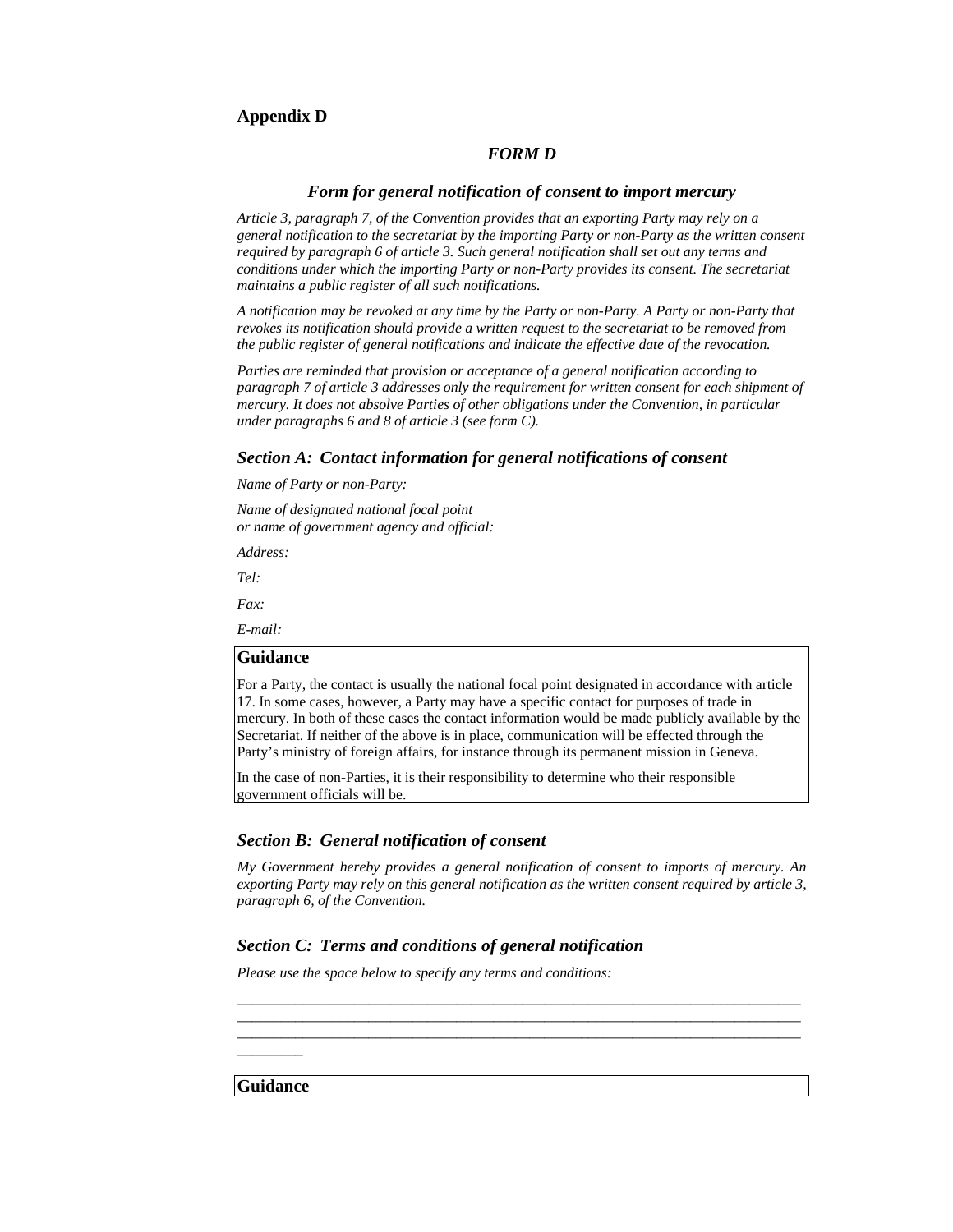This section provides an opportunity to specify any terms and conditions that an importing Party may wish to specify in connection with a general notification. It is not intended that a Party would specify a requirement for consent prior to import as a condition of a general notification, as a Party could give consent using form A without submitting a general notification.

# *Section D: Certification by a non-Party (this section is not applicable to Parties)*

*In accordance with article 3, paragraph 6, of the Convention, my Government certifies that:* 

*It has measures in place to ensure the protection of human health and the environment and to ensure its compliance with the provisions of articles 10 and 11 of the Convention. Please provide appropriate documentation demonstrating such measures. Such documentation may include procedures, legislation, regulations or other measures at the national level and shall provide sufficient detail to demonstrate the effectiveness of such measures; and* 

*The imported mercury covered by this general notification of consent will be used only for a use allowed to a Party under the Convention or for environmentally sound interim storage as set out in article 10 of the Convention.* 

*For uses allowed under the Convention or for environmentally sound interim storage, please provide information if available about the intended use of the mercury.*

*\_\_\_\_\_\_\_\_\_\_\_\_\_\_\_\_\_\_\_\_\_\_\_\_\_\_\_\_\_\_\_\_\_\_\_\_\_\_\_\_\_\_\_\_\_\_\_\_\_\_\_\_\_\_\_\_\_\_\_\_\_\_\_\_ \_\_\_\_\_\_\_\_\_\_\_\_\_\_\_\_\_\_\_\_\_\_\_\_\_\_\_\_\_\_\_\_\_\_\_\_\_\_\_\_\_\_\_\_\_\_\_\_\_\_\_\_\_\_\_\_\_\_\_\_\_\_\_\_ \_\_\_\_\_\_\_\_\_\_\_\_\_\_\_\_\_\_\_\_\_\_\_\_\_\_\_\_\_\_\_\_\_\_\_\_\_\_\_\_\_\_\_\_\_\_\_\_\_\_\_\_\_\_\_\_\_\_\_\_\_\_\_\_*

## **Guidance**

*\_\_\_\_\_\_\_\_\_\_\_\_* 

This section provides a certification by a non-Party in relation to measures in place with regard to the protection of human health and the environment. Certification is required to demonstrate the existence of such measures, which may take the form of relevant procedures, legislation or regulations or other measures at the national level that have been put in place. The certification must provide sufficient detail to demonstrate the effectiveness of such measures. A statement that the mercury covered by the general notification of consent will only be used for a use allowed under the Convention is required, and additional information about the intended use of the mercury is also requested.

*Signature of responsible government official and date*

 *Name:* 

 *Title:* 

 *Signature:* 

 *Date:* 

## **Guidance**

It is the responsibility of each non-Party to determine who will serve as its responsible government official. This should be the same contact point as indicated in section A of this form.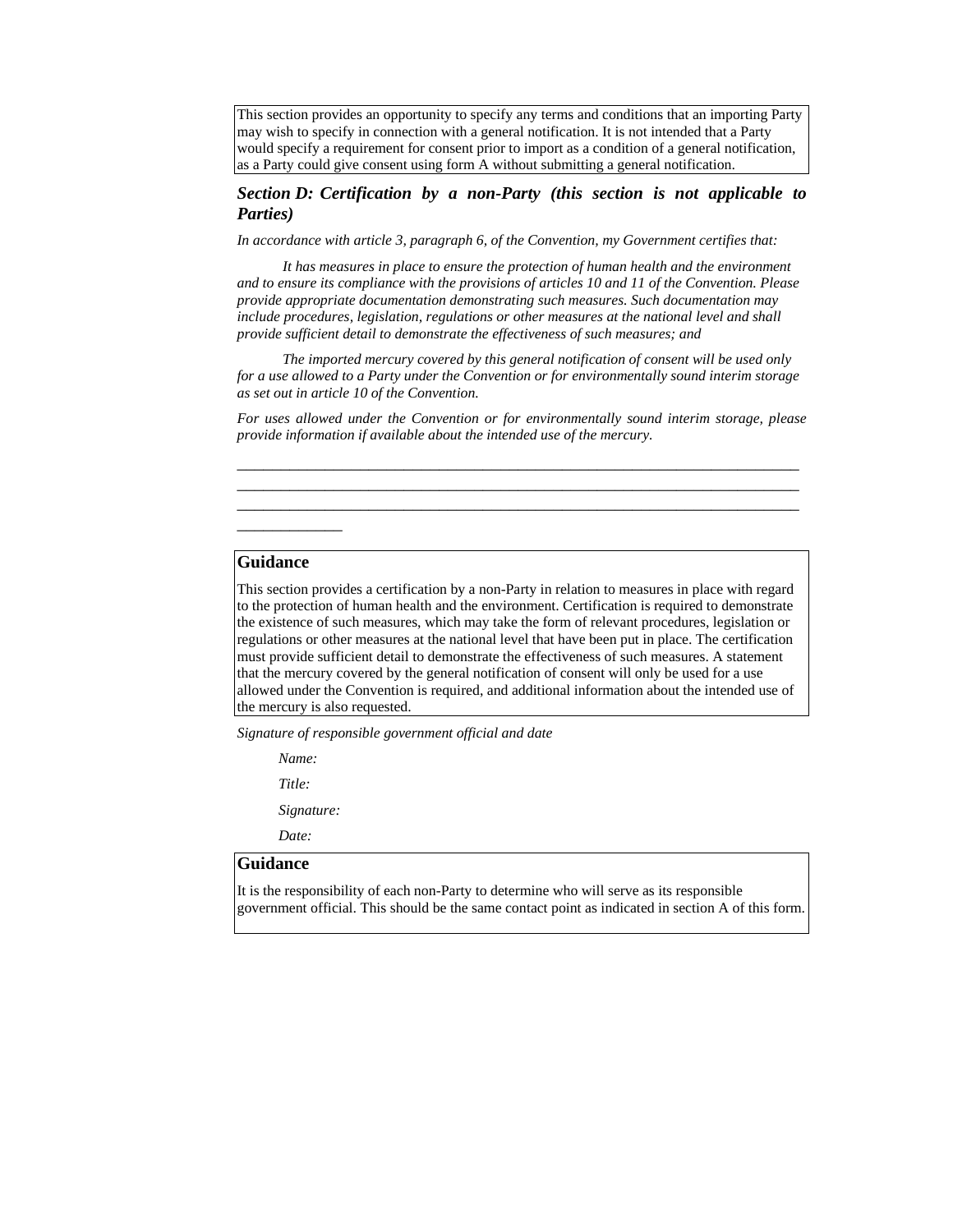**Part II: Guidance on the use of form E** 

 **Guidance on completing the notification for the register of information supplied by Parties choosing not to apply paragraph 8 of article 3 of the Minamata Convention on Mercury** 

Form E is to be used in the case where a Party chooses to apply paragraph 9 of article 3.

# *FORM E*

\_\_\_\_\_\_\_\_\_\_\_\_\_\_\_\_\_\_\_\_\_\_\_\_\_\_\_\_\_\_\_\_\_\_\_\_\_\_\_\_\_\_\_\_\_\_\_\_\_\_\_\_\_\_\_\_\_\_\_\_\_\_\_\_\_\_\_\_\_\_\_\_\_\_\_\_\_ \_\_\_\_\_\_\_\_\_\_\_\_\_\_\_\_\_\_\_\_\_\_\_\_\_\_\_\_\_\_\_\_\_\_\_\_\_\_\_\_\_\_\_\_\_\_\_\_\_\_\_\_\_\_\_\_\_\_\_\_\_\_\_\_\_\_\_\_\_\_\_\_\_\_\_\_\_

\_\_\_\_\_\_\_\_\_\_\_\_\_\_\_\_\_\_\_\_\_\_\_\_\_\_\_\_\_\_\_\_\_\_\_\_\_\_\_\_\_\_\_\_\_\_\_\_\_\_\_\_\_\_\_\_\_\_\_\_\_\_\_\_\_\_\_\_\_\_\_\_\_\_\_\_\_

\_\_\_\_\_\_\_\_\_\_\_\_\_\_\_\_\_\_\_\_\_\_\_\_\_\_\_\_\_\_\_\_\_\_\_\_\_\_\_\_\_\_\_\_\_\_\_\_\_\_\_\_\_\_\_\_\_\_\_\_\_\_\_\_\_\_\_\_\_\_\_\_\_\_\_\_\_ \_\_\_\_\_\_\_\_\_\_\_\_\_\_\_\_\_\_\_\_\_\_\_\_\_\_\_\_\_\_\_\_\_\_\_\_\_\_\_\_\_\_\_\_\_\_\_\_\_\_\_\_\_\_\_\_\_\_\_\_\_\_\_\_\_\_\_\_\_\_\_\_\_\_\_\_\_ \_\_\_\_\_\_\_\_\_\_\_\_\_\_\_\_\_\_\_\_\_\_\_\_\_\_\_\_\_\_\_\_\_\_\_\_\_\_\_\_\_\_\_\_\_\_\_\_\_\_\_\_\_\_\_\_\_\_\_\_\_\_\_\_\_\_\_\_\_\_\_\_\_\_\_\_\_ \_\_\_\_\_\_\_\_\_\_\_\_\_\_\_\_\_\_\_\_\_\_\_\_\_\_\_\_\_\_\_\_\_\_\_\_\_\_\_\_\_\_\_\_\_\_\_\_\_\_\_\_\_\_\_\_\_\_\_\_\_\_\_\_\_\_\_\_\_\_\_\_\_\_\_\_\_ \_\_\_\_\_\_\_\_\_\_\_\_\_\_\_\_\_\_\_\_\_\_\_\_\_\_\_\_\_\_\_\_\_\_\_\_\_\_\_\_\_\_\_\_\_\_\_\_\_\_\_\_\_\_\_\_\_\_\_\_\_\_\_\_\_\_\_\_\_\_\_\_\_\_\_\_\_ \_\_\_\_\_\_\_\_\_\_\_\_\_\_\_\_\_\_\_\_\_\_\_\_\_\_\_\_\_\_\_\_\_\_\_\_\_\_\_\_\_\_\_\_\_\_\_\_\_\_\_\_\_\_\_\_\_\_\_\_\_\_\_\_\_\_\_\_\_\_\_\_\_\_\_\_\_

**Notification for the register of information supplied by Parties choosing not to apply paragraph 8 of article 3 of the Minamata Convention on Mercury**

Name of Party:

 $\overline{\phantom{a}}$ 

Comprehensive export restrictions in place:

\_\_\_\_\_\_\_\_\_\_\_\_\_\_\_\_\_\_\_\_\_\_\_\_\_\_\_\_\_\_\_\_\_\_\_\_\_\_\_\_

\_\_\_\_\_\_\_\_\_\_\_\_\_\_\_\_\_\_\_\_\_\_\_\_\_\_\_\_\_\_\_\_\_\_\_\_\_\_\_\_

Domestic measures in place to ensure environmentally sound management of imported mercury: \_\_\_\_\_\_\_\_\_\_\_\_\_\_\_\_\_\_\_\_\_\_\_\_\_\_\_\_\_\_\_\_\_\_\_\_\_\_\_\_\_\_\_\_\_\_\_\_\_\_\_\_\_\_\_\_\_\_\_\_\_\_\_\_\_\_\_\_\_\_\_\_\_\_\_\_\_

\_\_\_\_\_\_\_\_\_\_\_\_\_\_\_\_\_\_\_\_\_\_\_\_\_\_\_\_\_\_\_\_\_\_\_\_\_\_\_\_\_\_\_\_\_\_\_\_\_\_\_\_\_\_\_\_\_\_\_\_\_\_\_\_\_\_\_\_\_\_\_\_\_\_\_\_\_ \_\_\_\_\_\_\_\_\_\_\_\_\_\_\_\_\_\_\_\_\_\_\_\_\_\_\_\_\_\_\_\_\_\_\_\_\_\_\_\_\_\_\_\_\_\_\_\_\_\_\_\_\_\_\_\_\_\_\_\_\_\_\_\_\_\_\_\_\_\_\_\_\_\_\_\_\_

\_\_\_\_\_\_\_\_\_\_\_\_\_\_\_\_\_\_\_\_\_\_\_\_\_\_\_\_\_\_\_\_\_\_\_\_\_\_\_\_\_\_\_\_\_\_\_\_\_\_\_\_\_\_\_\_\_\_\_\_\_\_\_\_\_\_\_\_\_\_\_\_\_\_\_\_\_ \_\_\_\_\_\_\_\_\_\_\_\_\_\_\_\_\_\_\_\_\_\_\_\_\_\_\_\_\_\_\_\_\_\_\_\_\_\_\_\_\_\_\_\_\_\_\_\_\_\_\_\_\_\_\_\_\_\_\_\_\_\_\_\_\_\_\_\_\_\_\_\_\_\_\_\_\_

\_\_\_\_\_\_\_\_\_\_\_\_\_\_\_\_\_\_\_\_\_\_\_\_\_\_\_\_\_\_\_\_\_\_\_\_\_\_\_\_\_\_\_\_\_\_\_\_\_\_\_\_\_\_\_\_\_\_\_\_\_\_\_\_\_\_\_\_\_\_\_\_\_\_\_\_\_ \_\_\_\_\_\_\_\_\_\_\_\_\_\_\_\_\_\_\_\_\_\_\_\_\_\_\_\_\_\_\_\_\_\_\_\_\_\_\_\_\_\_\_\_\_\_\_\_\_\_\_\_\_\_\_\_\_\_\_\_\_\_\_\_\_\_\_\_\_\_\_\_\_\_\_\_\_ \_\_\_\_\_\_\_\_\_\_\_\_\_\_\_\_\_\_\_\_\_\_\_\_\_\_\_\_\_\_\_\_\_\_\_\_\_\_\_\_\_\_\_\_\_\_\_\_\_\_\_\_\_\_\_\_\_\_\_\_\_\_\_\_\_\_\_\_\_\_\_\_\_\_\_\_\_

Mercury imports from non-Parties:

| Country of origin | Quantity imported |
|-------------------|-------------------|
|                   |                   |
|                   |                   |
|                   |                   |
|                   |                   |
|                   |                   |

*Note*: if additional space is needed for any answer, please use additional pages.

# **Guidance**

The notification for the register of information supplied by Parties choosing not to apply paragraph 8 of article 3 of the Minamata Convention on Mercury requires that any such Party, in accordance with paragraph 9 of article 3, provide details of the comprehensive restrictions on the export of mercury that it has in place, as well as the measures that it has in place to ensure the